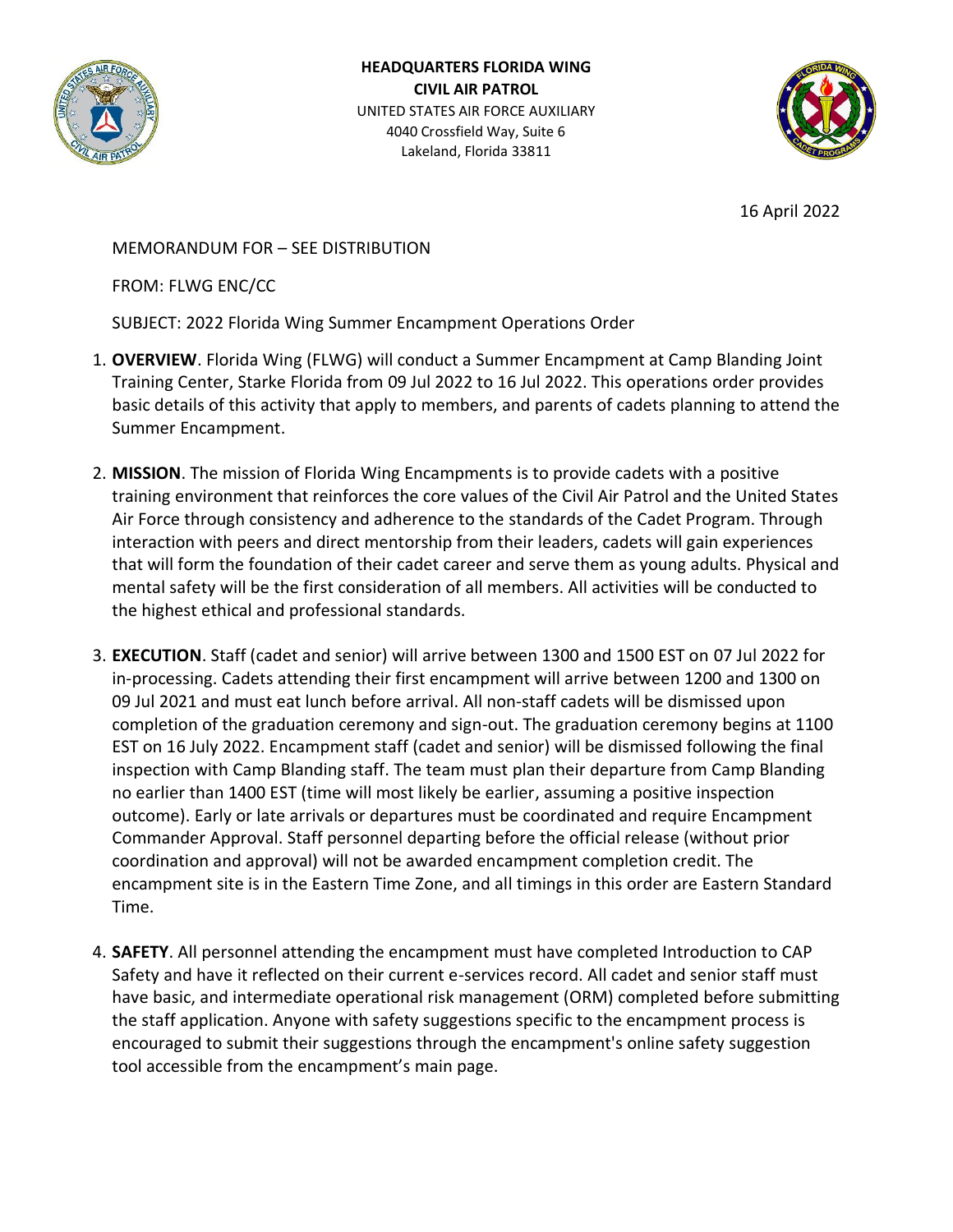5. **STAFFING**. The encampment commander selects the encampment command staff. Applications received before the appropriate application deadline will be evaluated equally for selection. Regarding the individual's place of residence and assigned unit. Out-of-state personnel may apply for staff duty.

**PRE-ENCAMPMENT STAFF TRAINING.** In-person staff training before encampment will not be conducted for this encampment. Encampment staff will be required to complete specific online training modules before arrival. Encampment required staff training that begins on 07 Jul 2022 is mandatory for all staff members. Failure to attend this training without prior coordination will result in dismissal from the encampment.

6. **APPLICATION PROCEDURES**. For encampment applications, there are three types of participant applications: cadet applications, cadet staff applications, and senior staff applications.

**a. Prerequisites**. To attend encampment, all applicants must be current CAP members, in possession of a current CAP identification card, in good standing with Civil Air Patrol, and have a membership expiration date of 31 Jul 2022 or later reflected on their identification card. These additional requirements must also be met based on the application type:

- **(1). Cadet Applicants**. Cadets attending their first encampment must have completed the Curry Achievement (Achievement 1) and be promoted to Cadet Airman (C/Amn) before arriving for in-process. Because of limited slots for cadets, cadets not satisfying this requirement will not be slotted.
- **(2). Cadet Staff Applicants**. Before application submission, cadet staff applicants must have earned the Wright Brothers Award and have the award reflected in e-services. Before application submission, cadets 18 and over must complete Cadet Protection Policy Training (CPPT). A Cadet Senior Airman may be considered for a support staff position if they have completed their encampment and meet all other criteria. All cadet staff shall complete Introductory Communications User Training (ICUT), before applying. Additionally, cadet staff is required to complete the online Operational Risk Management (ORM) Basic and Intermediate Courses available through "CAP Safety Education" in CAPNHQ e-Service[s http://www.capnhq.gov.](http://www.capnhq.gov/) Basic & Intermediate ORM Courses must be completed before applying.
- **(3). Senior Staff Applicants**. All seniors must have completed Level 1. Additionally, the senior staff is required to complete the online Operational Risk Management (ORM) Basic and Intermediate Courses available through "CAP Safety Education" in CAPNHQ e-service[s http://www.capnhq.gov.](http://www.capnhq.gov/) Basic & Intermediate ORM Courses must be completed before applying. Seniors shall have their CAP/FLWG driver's license before application submission. The encampment deputy commander or designee will assist seniors in obtaining their CAP DL as needed or requested. Seniors unable to obtain a CAP DL should include "UNABLE CAP DL" in their applications; explanations may be provided at the member's discretion but are not required. Seniors without a CAP DL must notify the encampment deputy commander that they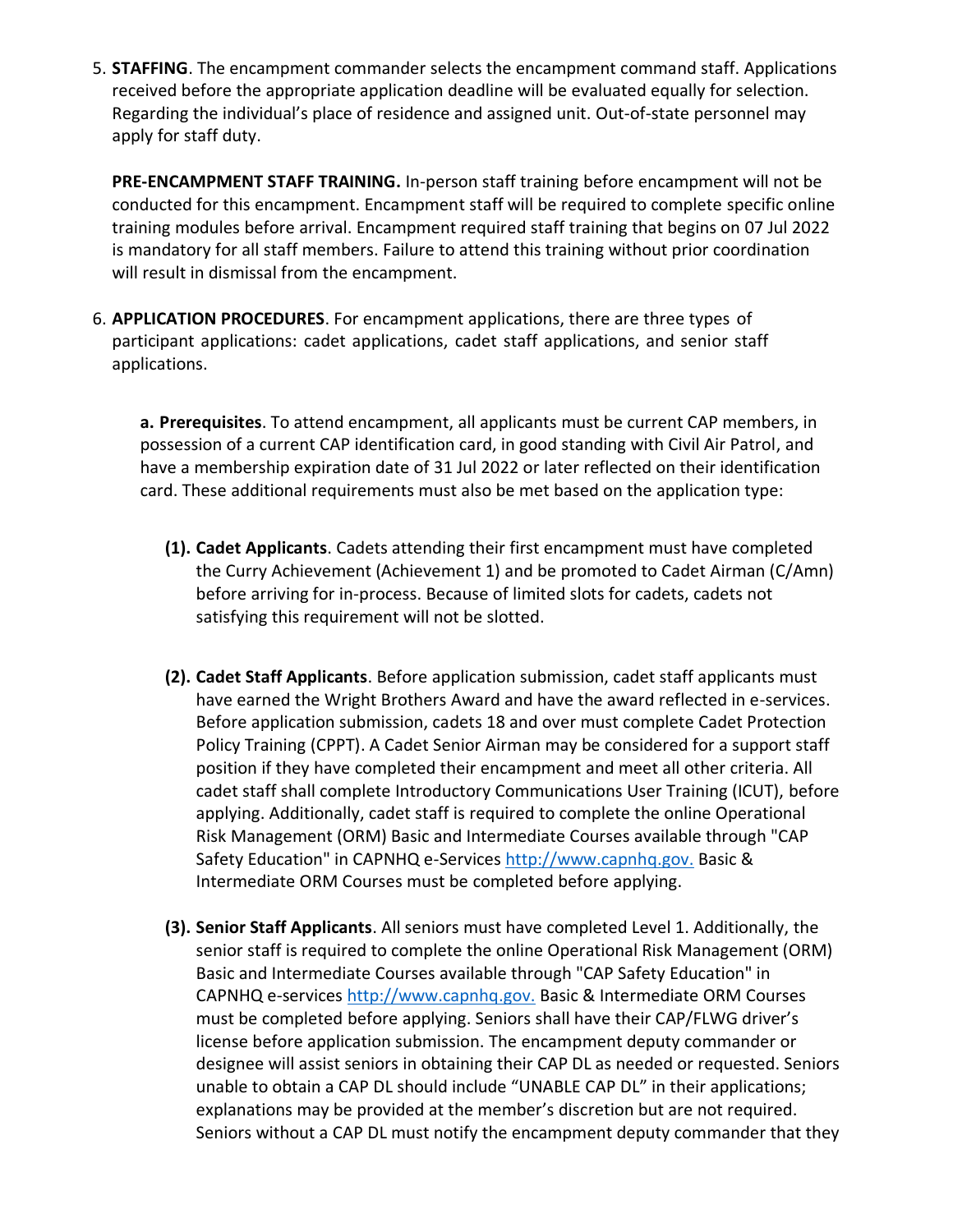are unable to obtain the license. Experience in cadet programs is desired however, not required. All senior staff shall complete Introductory Communications User Training (ICUT) before the encampment. All senior staff shall complete the basic and advanced CPPT before the encampment.

## **b. Application Submission**

**(1). First Encampment - Cadet Applicants.** To apply for encampment, applicants must complete the online encampment application.

(a). Print the following forms. They will be found on the right side of the summer Encampment Page. Fill them out completely, including signatures of parents and Squadron Commanders as appropriate. Scan them into your computer.

- CAPF 60-81 Application for CAP Encampment or Special Activity
- CAPF 160 CAP Member Health History Form
- CAPF 161 Emergency Information
- CAPF 163 Permission for Provision of Minor Cadet Over-the-Counter Medication (Minors Only)
- CBJTC Release of Liability and Assumption of Risk Agreement
- MCTFT Release and Waiver of Liability Agreement
- Religious Preference Form (Optional)

(b). Complete the online encampment application form found on the Florida Wing Website at the end of the online application, you will need to upload the signed copies of the requested forms on the website. You will need to bring physical copies of all the forms stated in the previous paragraphs.

## **1. Hints for a Successful Application:**

- a. Fill out **every single spot** on the online application. Failure to fill everything out will cause your application to not be accepted.
- b. Have your scanned and completed documents ready before doing the online application.
- c. Remember that the payment received receipt is different from the application received. You should have received a notification for each to consider yourself fully registered.
- d. *NOTE:* Online payment is the authorized payment option. If the applicant will be paying other than online (unable to make credit card payment, squadron, or wing scholarship, etc.) please contact us at [cpforms@flwgcap.us.](file:///C:/Users/Luis/AppData/Local/Microsoft/Windows/INetCache/Content.Outlook/H0CF1VXS/cpforms@flwgcap.us)

## **(2). Cadet & Senior Staff Applicants**

(a). Print the following forms. They will be found on the right side of the summer Encampment Page. Fill them out completely, including signatures of parents and Squadron Commanders as appropriate. Scan them into your computer. The CAPF 163 is only needed if you are under 18 years of age.

• CAPF 60-81 – Application for CAP Encampment or Special Activity (Cadets Only)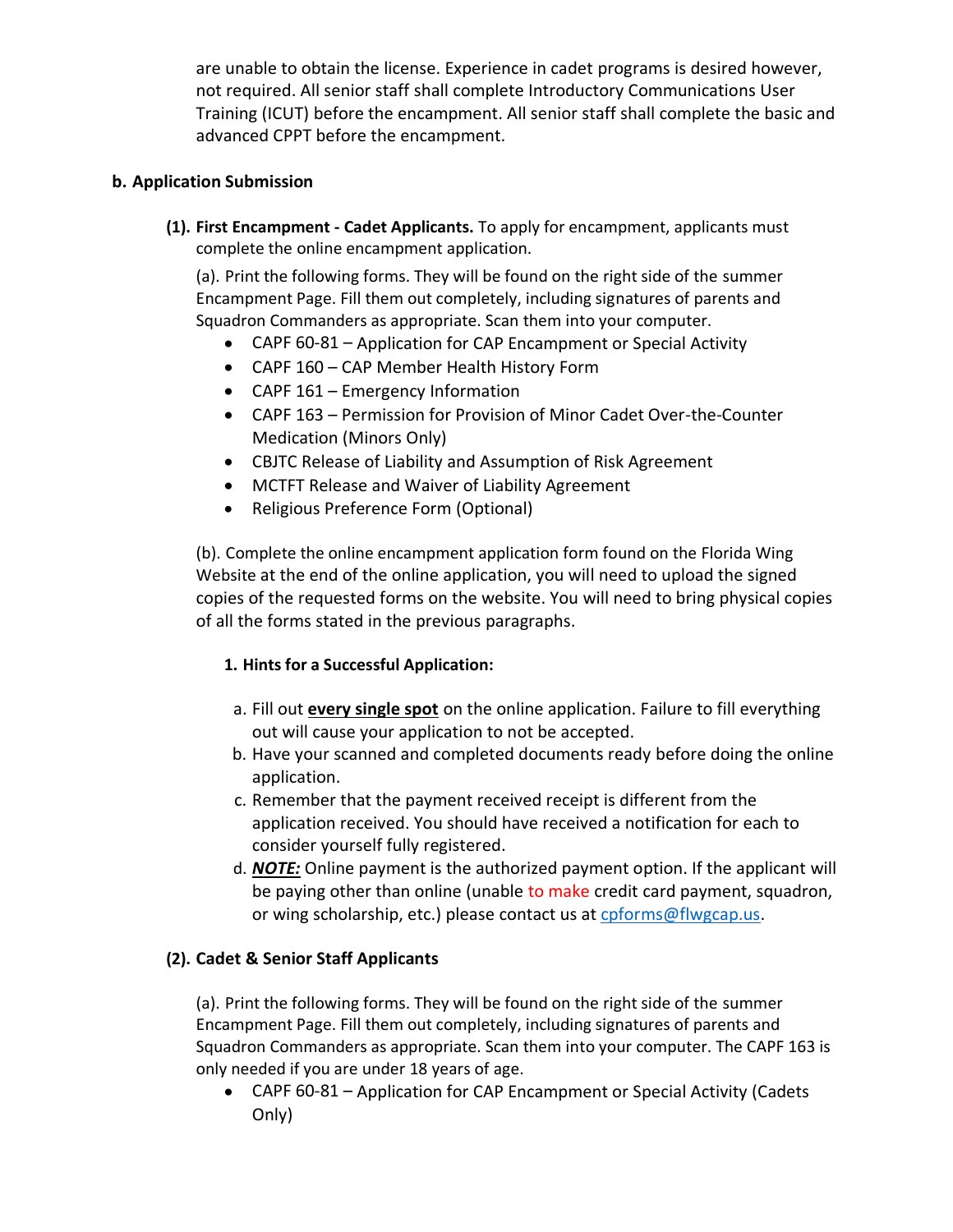- CAPF 17 Application for Senior Member Activities (Senior Member Only)
- CAPF 160 CAP Member Health History Form
- CAPF 161 Emergency Information
- CAPF 163 Permission for Provision of Minor Cadet Over-the-Counter Medication (Minors Only)
- CBJTC Release of Liability and Assumption of Risk Agreement
- MCTFT Release and Waiver of Liability Agreement
- Religious Preference Form (Optional)

(b). Proceed to the encampment staff application page on the FLWG website encampment page and follow the instructions for staff application. **Note: Do NOT pay for encampment until you have been selected.**

**1.** At the end of the online application, you will need to upload the signed copies of the forms asked for on the website.

**2.** You will need to provide physical copies of all forms and turn them in upon checking in.

(c). Upon receiving notification that you have been selected for encampment staff, you will be sent instructions for completing Part 2. Part 2 of the application will consist of responding to the position email with your acceptance of the offered position.

**c. Encampment Financial Policy & Fees.** Encampment financial planning is based on a zerobalance finish. This means each encampment budget is built around the projected number of attendees and all costs are incorporated into the budget. The result is the lowest cost to the member attending by spreading the cost equally amongst all attendees.

**(1). Encampment Fee.** The encampment fee will be as follows:

- Cadet Cadre and Senior members will pay \$150.00
- Cadet student normal registration is \$250.00.
- **(2). Cadet Encampment Assistance Program**. We have confirmed that the CEAP will be active for Summer Encampment. This is Air Force support for first-time cadets to help cover encampment fees, uniforms, transportation, and other costs with an emphasis on serving economically disadvantaged cadets. CEAP applications are handled separately from the encampment and can be found in eServices. Cadets will wait for CEAP status to be confirmed if accepted will forward a copy of the acceptance email to Encampment Administrative Officer Capt Christian Dominguez at [christian.dominguez@flwg.cap.gov.](mailto:christian.dominguez@flwg.cap.gov)
- **(3). Basic Cadet Early Arrival Fee**. First-time cadets arriving at the encampment before the designated arrival time for first-time cadets are subject to the early arrival fee of \$50.00. This fee covers the additional food and logistics costs associated with the extra days at the encampment that are not covered in the regular encampment rate for basic cadets.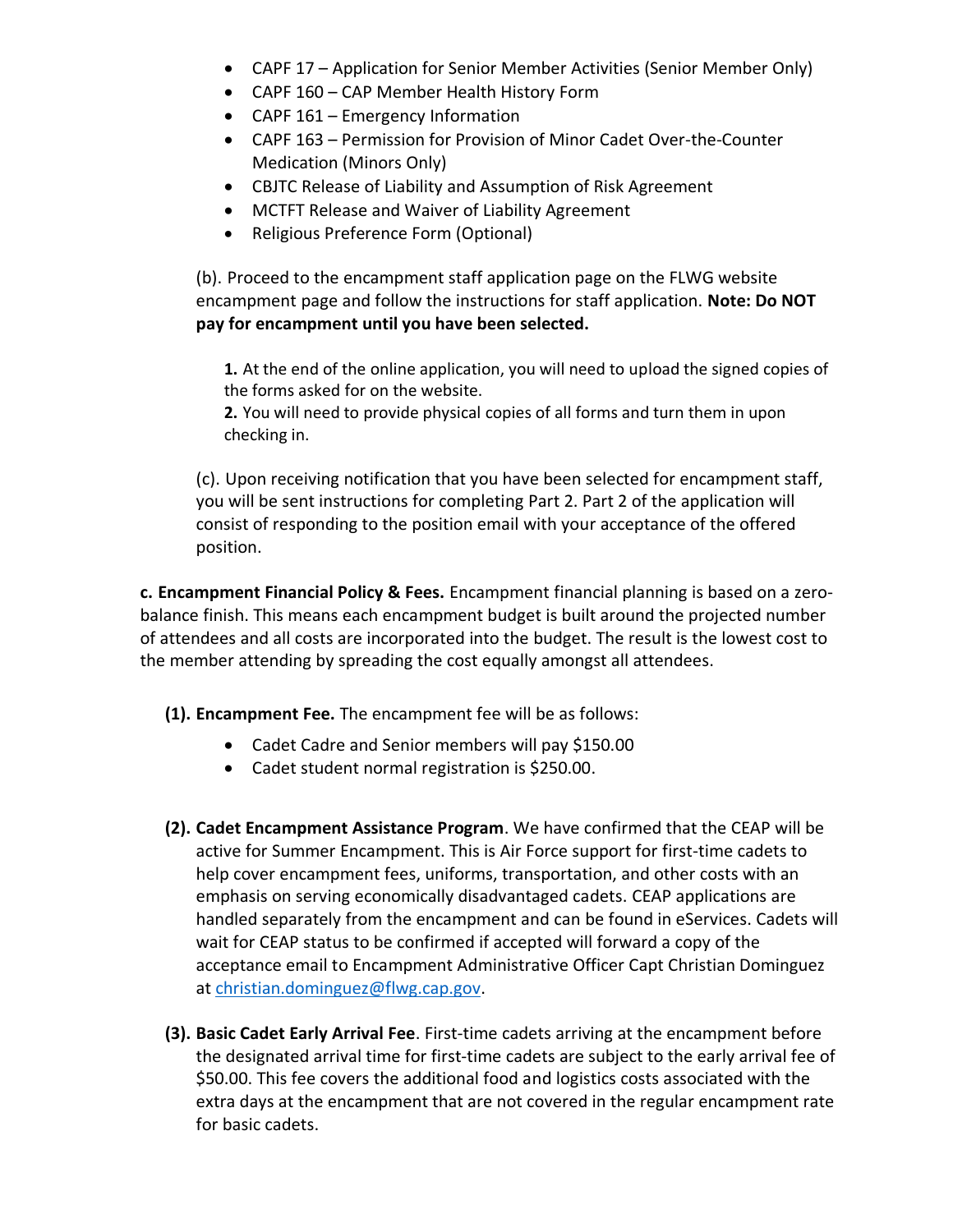**(4). Payment Method**. Per FLWGP 200-2, Florida Wing Financial Management Procedures, "Checks are not accepted for wing hosted activities. (Wing Banker Transfer or PayPal)" Credit/Debit or PayPal is the preferred method of payment. However, if a squadron is sponsoring a student via Wing Bank Transfer (cash not accepted) the name and CAP ID of the member whose fee is being paid for MUST be written on it. The money order must also state "2022 Summer Encampment payment". If it is not, the wing bank transfer will not be accepted.

## **1. Wing Banker Transfer instructions:**

- a. Have Squadron Finance Officer request a funds transfer to the wing that includes the information stated in the paragraph above.
- b. Email a copy of the Wing Banker funds transfer to the Encampment Administration Officer.
- c. Member will receive a one-time use promo code via email.
- d. Visit the registration site using the link provided and click on the "Enter promo code" text and input the promo code.
- e. Continue with the registration process.
- **(5). Refund Policy.** All refunds must be requested via the refund request form on the Cadet Programs website. Refunds requested before the refund request deadline will be honored in full. Any request for a refund after this date but prior to the first day of encampment will be processed within 45 days following the conclusion of the encampment and is based upon the final encampment costs. Refunds will be given on a first come first served basis determined from the date of the online refund request form (again, requests received before the refund request deadline will be honored).

No call and/or no show at encampment will forfeit their encampment fees and will not be reimbursed. Certain situations are acceptable and will be refunded such as injury, illness, and family emergencies subject to funds availability as listed in above paragraph. However, failure to plan or to prepare for the encampment will not be considered for reimbursements such as uniforms not ready, or changes in family vacation plans.

CAP Units will assume the responsibility for cadets who are CEAP recipients and do not show up at the encampment. FLWG will transfer funds from the unit to the wing fund to ensure funds are sufficient to pay for facilities and services.

**(6). Failure to Pay.** Any member failing to provide fee payment by the deadline may forfeit their encampment slot. Extensions to the payment deadline may be granted by the encampment commander for extenuating circumstances. These requests must be sent directly to the encampment commander for approval. Any member with outstanding fees will be prohibited from attending any other wing, region, or national activity until payment is made. Additionally, administrative action may be taken against the member.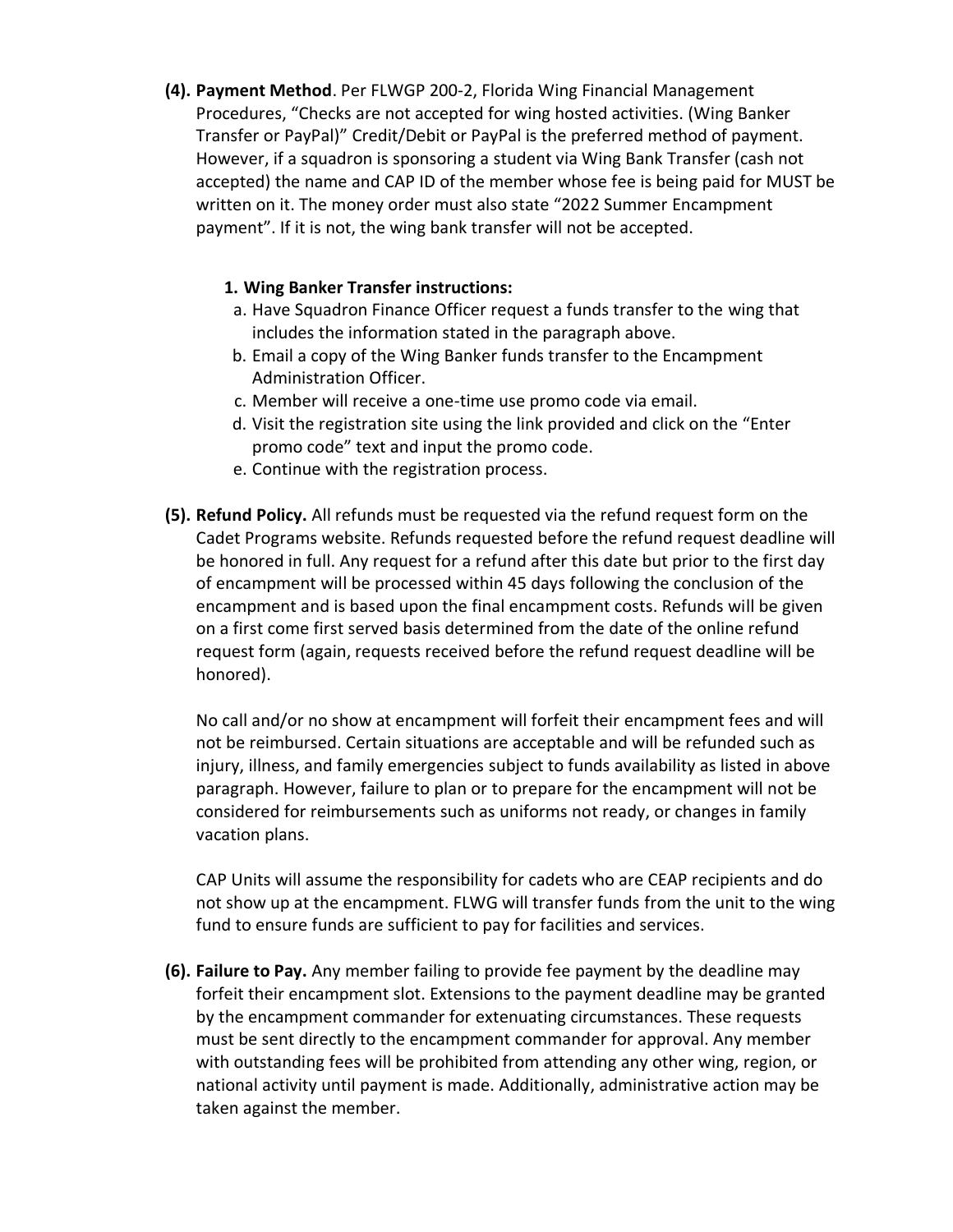- **d.** Suspense Dates / Deadlines.
	- 15 MAR 2022 Senior Cadet Staff (Squadron Commanders and Above).
	- 08 APR 2022 All Cadet and senior staff applications are due.
	- 31 MAY 2022 First Time Cadet Applications and encampment fee payment.
	- 31 MAY 2022 Cadet & Senior staff activity fee payment due.
	- 30 AUG 2022 Refund requests due.
- 7. **CONDUCT.** During the encampment, everyone is expected to perform as a professional and perform in such a way as to bring credit to oneself and the Civil Air Patrol. The Cadet Protection Policy will be strictly enforced. The appearance of impropriety is justification for dismissal by the commander. Any member disrupting the encampment will be counseled and may be dismissed by the commander. Members dismissed from the encampment are responsible for transportation from the activity. Parents may incur additional expenses if a cadet is dismissed from the encampment.
- 8. **WEBSITE.** The official encampment website is located on the Florida Wing website [here.](https://flwg.cap.gov/programs/cadet-programs/flwg-summer-encampment) The website is the official source for all encampment publications and should be checked regularly for updates and the latest encampment information and news. The website also contains important information for first-time cadets, staff, and parents.
- 9. **PREPARATION.** All encampment participants will experience long, demanding, and very active days. Cadets can expect to be active about 15 hours a day. To be successful at the encampment, prior preparation is critical. Arrive at the encampment with the correct equipment, well-rested, and hydrated. Proper hydration will help prevent many common encampment injuries and serve to keep you healthy during a demanding week. Cadets should study available encampment materials before encampment so that the information is fresh, and cramming does not result.
- 10. **TRANSPORTATION**. Transportation to and from the encampment site is the member's responsibility.
	- **a. Encampment Express**. There is no Encampment Express to Camp Blanding.

**b. Airport shuttle.** Florida Wing will provide a limited Airport Shuttle to and from Jacksonville International Airport (JAX). All flight arrangements need to be made before 05 July 2022. Members desiring to arrive or depart from any other airport will need approval from the FLWG/CC.

- Arrivals Members can plan to arrive in Jacksonville no earlier than 1300 on 07 Jul 2022 and no later than 1100 on 09 Jul 2022. Early arrivals are subject to the additional fees.
- **Departures –** Departure flights should be planned after 1700 on 16 July 2022. Any earlier flight departures due to availability will need Encampment Commander Approval.